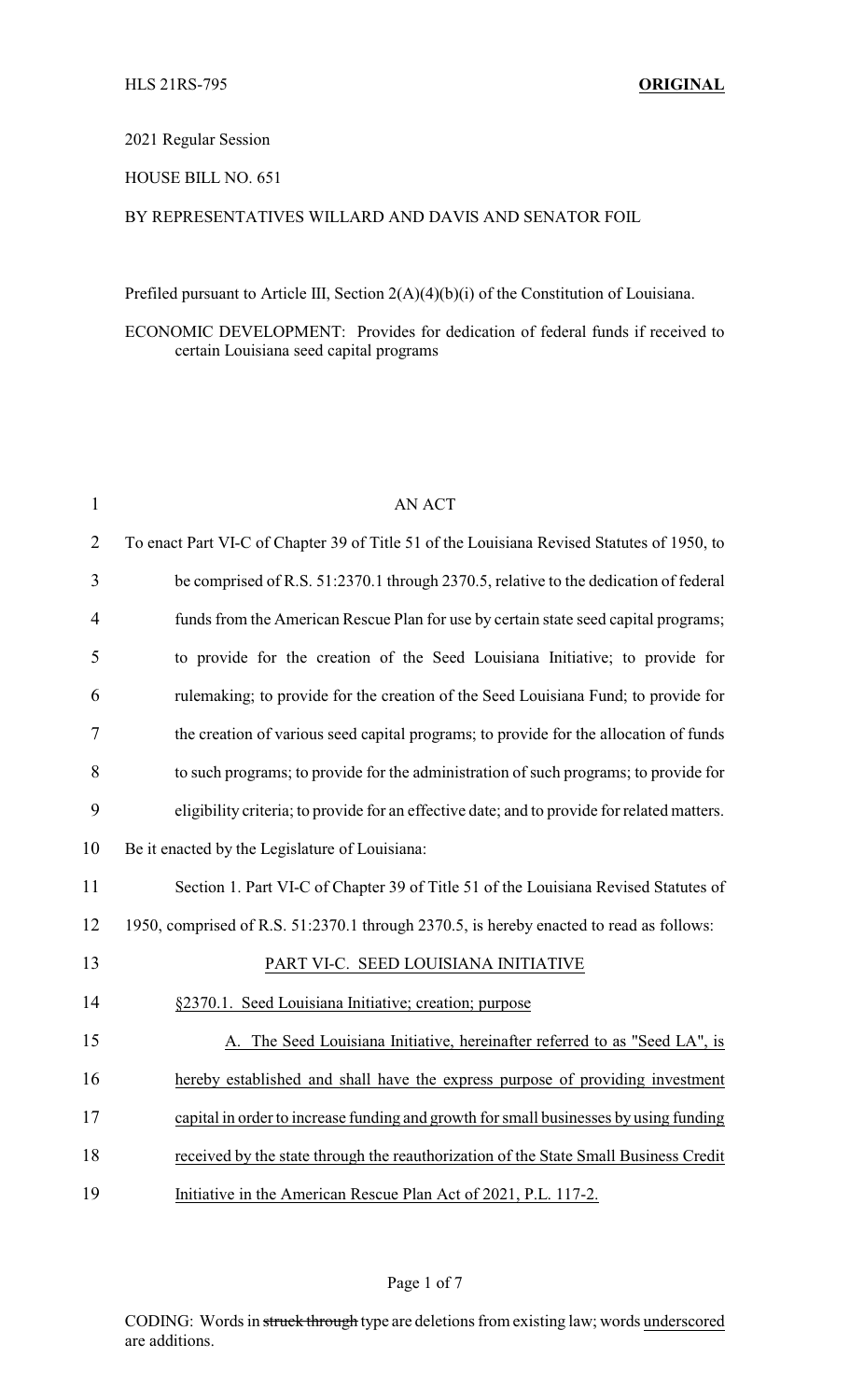| $\mathbf{1}$ | The Louisiana Economic Development Corporation shall promulgate<br>В.                  |
|--------------|----------------------------------------------------------------------------------------|
| 2            | rules in accordance with the Administrative Procedure Act as are necessary to          |
| 3            | implement the provisions of this Part.                                                 |
| 4            | §2370.2. Seed Louisiana Fund                                                           |
| 5            | A. There is hereby created, as a special fund within the state treasury, the           |
| 6            | Seed Louisiana Fund, hereinafter referred to as the "fund".                            |
| 7            | B. The treasurer shall deposit in and credit to the fund all funds received by         |
| 8            | the state from the State Small Business Credit Initiative reauthorized in the American |
| 9            | Rescue Plan Act of 2021, P.L. 117-2. All unexpended and unencumbered monies            |
| 10           | in the fund at the end of the fiscal year shall remain in the fund. Monies in the fund |
| 11           | shall be invested by the treasurer in the same manner as those in the state general    |
| 12           | fund.                                                                                  |
| 13           | Monies in the fund shall be used solely for the purpose of providing<br>C.             |
| 14           | investment capital to increase funding and growth opportunities for small businesses.  |
| 15           | D. Funding shall be distributed by the Louisiana Economic Development                  |
| 16           | Corporation in accordance with the programs established pursuant to this Part.         |
| 17           | §2370.3. Venture Capital Match Program; allocation of funds; eligibility               |
| 18           | A. The Venture Capital Match Program is hereby established in and shall be             |
| 19           | administered by the Louisiana Economic Development Corporation for the purpose         |
| 20           | of emphasizing equity funding for small business ventures by increasing capital        |
| 21           | capacity to for-profit and not-for-profit venture capital funds.                       |
| 22           | B. The corporation shall allocate fifty percent of the money deposited into            |
| 23           | the Seed LA fund to the Venture Capital Match Program, which shall use the funds       |
| 24           | as follows:                                                                            |
| 25           | The corporation shall provide capital funds up to five million dollars to<br>(1)       |
| 26           | venture capital funds participating in the program by matching the venture capital     |
| 27           | funds' investments in the following manner:                                            |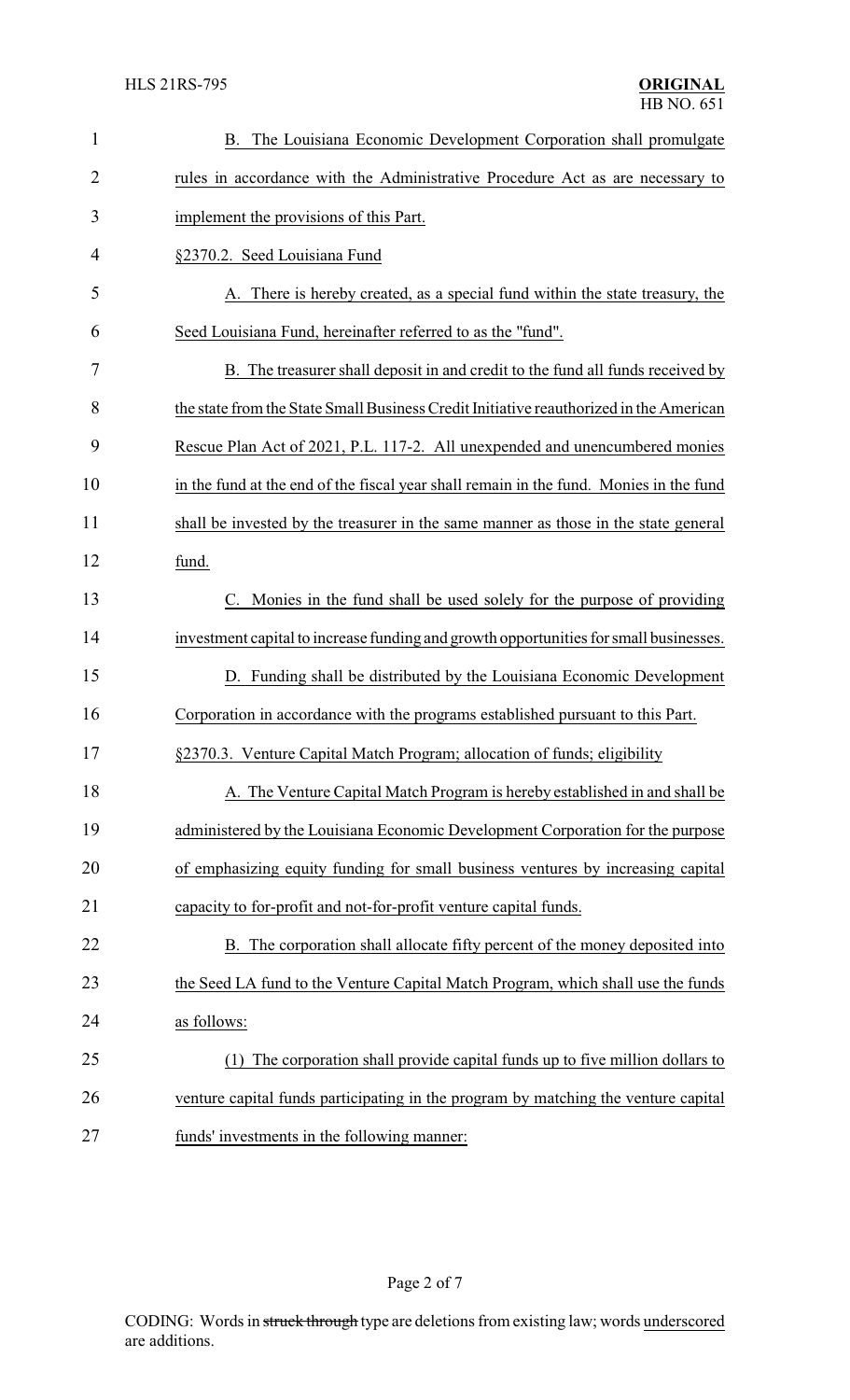| 1              | (a) For for-profit venture capital funds, the corporation shall provide one           |  |  |
|----------------|---------------------------------------------------------------------------------------|--|--|
| $\overline{2}$ | dollar of program funds for every two dollars of investment funds provided by the     |  |  |
| 3              | participating venture capital fund.                                                   |  |  |
| 4              | (b) For not-for-profit venture capital funds, the corporation shall provide two       |  |  |
| 5              | dollars of program funds for every one dollar of investment funds provided by the     |  |  |
| 6              | participating venture capital fund.                                                   |  |  |
| 7              | (2) Match investment funds provided by this program shall only and fully              |  |  |
| 8              | be invested into Louisiana-based small businesses within three years of the venture   |  |  |
| 9              | capital funds receiving the funds from the corporation.                               |  |  |
| 10             | Any annual fund management fee charged by the venture capital fund<br>(3)             |  |  |
| 11             | shall not exceed two and one-half percent of the assets under management, and long-   |  |  |
| 12             | term returns shall not exceed twenty percent of the profits. Any profits in excess of |  |  |
| 13             | twenty percent shall remain in the participating fund for additional business         |  |  |
| 14             | investments.                                                                          |  |  |
| 15             | The corporation and venture capital funds shall not invest more than<br>(4)           |  |  |
| 16             | twenty percent of the program's funds into any one business.                          |  |  |
| 17             | (5) Venture capital investments shall meet the qualifications of the Angel            |  |  |
| 18             | Investor Tax Credit Program as set forth in R.S. 47:6020, or alternate eligibility as |  |  |
| 19             | determined by the corporation.                                                        |  |  |
| 20             | §2370.4. Minority, Woman, and Veteran-Owned Business Micro Loans Program;             |  |  |
| 21             | allocation of funds; eligibility                                                      |  |  |
| 22             | The Minority, Woman, and Veteran-Owned Business Micro Loans                           |  |  |
| 23             | Program is hereby established in and shall be administered by the Louisiana           |  |  |
| 24             | Economic Development Corporation for the purpose of directing funding to              |  |  |
| 25             | underserved business populations.                                                     |  |  |
| 26             | B. The corporation shall allocate twenty-five percent of the money deposited          |  |  |
| 27             | into the Seed LA fund to the program to provide small businesses with micro loans     |  |  |
| 28             | not less than twenty-five thousand dollars and not more than fifty thousand dollars   |  |  |
| 29             | if the business meets the following requirements:                                     |  |  |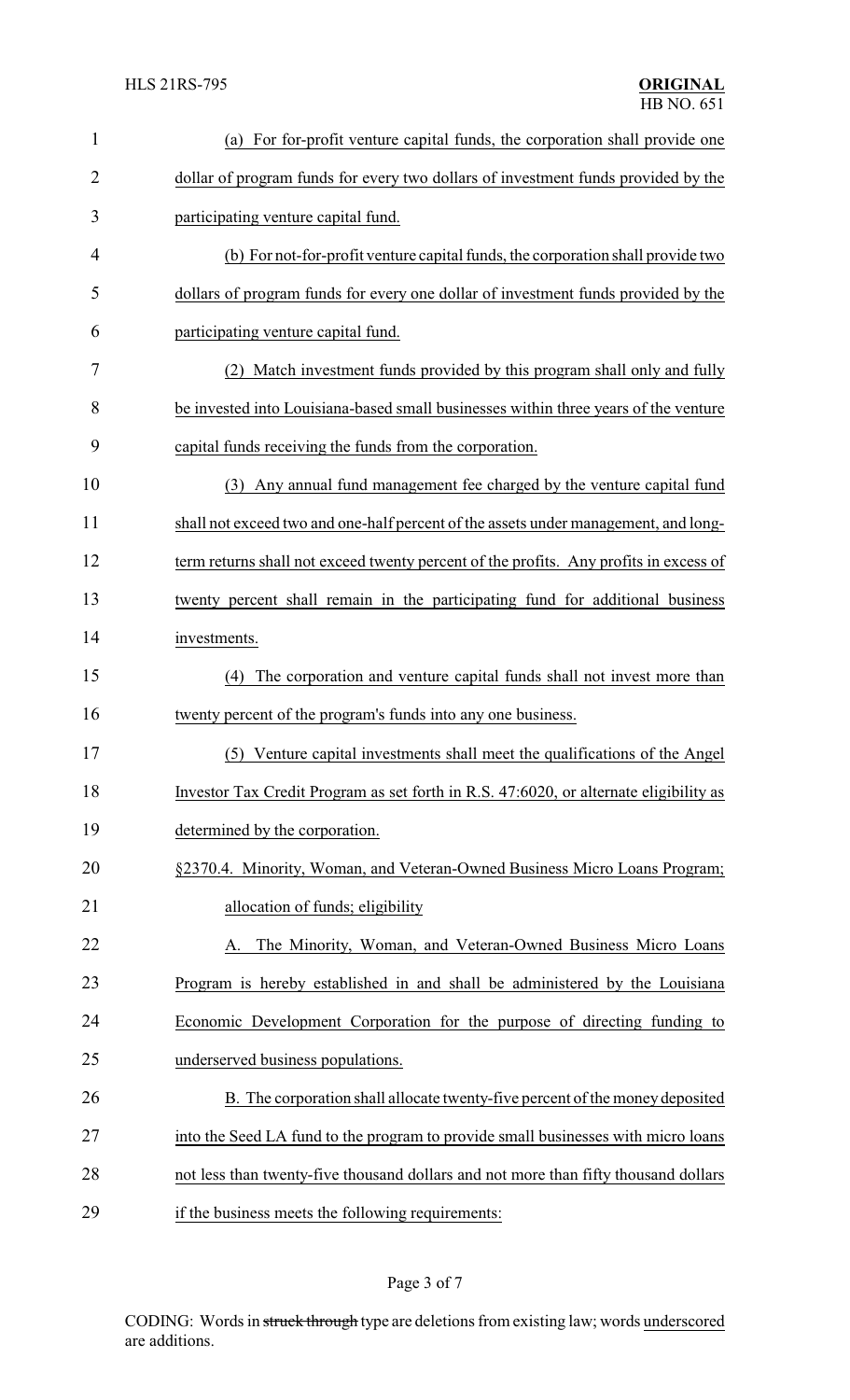| $\mathbf{1}$   | (1) Is a minority, woman, or veteran-owned business or a small business                |
|----------------|----------------------------------------------------------------------------------------|
| $\overline{2}$ | located in an opportunity zone as designated by 26 U.S.C. 1400Z-1.                     |
| 3              | (2) Is less than five years old.                                                       |
| 4              | (3) Has less than ten employees.                                                       |
| 5              | (4) Has less than one million dollars in annual revenue at the time of the             |
| 6              | application.                                                                           |
| 7              | C. The corporation may forgive the loans provided pursuant to this Section             |
| 8              | if the loan recipient's use of the funds is verified and the employment and sales      |
| 9              | growth performance metrics, as set by the corporation, have been met.                  |
| 10             | §2370.5. Early Stage and Growth Stage Innovation Program; allocation of funds;         |
| 11             | eligibility                                                                            |
| 12             | The Early Stage and Growth Stage Innovation Program is hereby<br>A.                    |
| 13             | established and shall be administered by the Louisiana Technology Transfer Office,     |
| 14             | through rules promulgated by the Louisiana Economic Development Corporation in         |
| 15             | accordance with R.S. 51:2370.1, for the purpose of promoting entrepreneurism and       |
| 16             | innovation by small businesses.                                                        |
| 17             | B. The corporation shall allocate twenty-five percent of the money deposited           |
| 18             | into the Seed LA fund to the Early Stage and Growth Stage Innovation Program,          |
| 19             | which shall use the funds as follows:                                                  |
| 20             | Provide proof-of-concept grants equal to fifty thousand dollars that are<br>(1)        |
| 21             | allocated to applicant businesses that meet objective intake criteria to be set by the |
| 22             | corporation.                                                                           |
| 23             | (2) Use a portion of the funds to enhance Phase 0 support of the state's Small         |
| 24             | Innovation Research Program, hereinafter referred to as<br>"SBIR",<br><b>Business</b>  |
| 25             | established pursuant to the National Defense Authorization Act for Fiscal Year 2012,   |
| 26             | P.L. 112-81, and administered in this state by the Louisiana Technology Transfer       |
| 27             | Office, in order to promote successful participation in the federal SBIR innovation    |
| 28             | grants.                                                                                |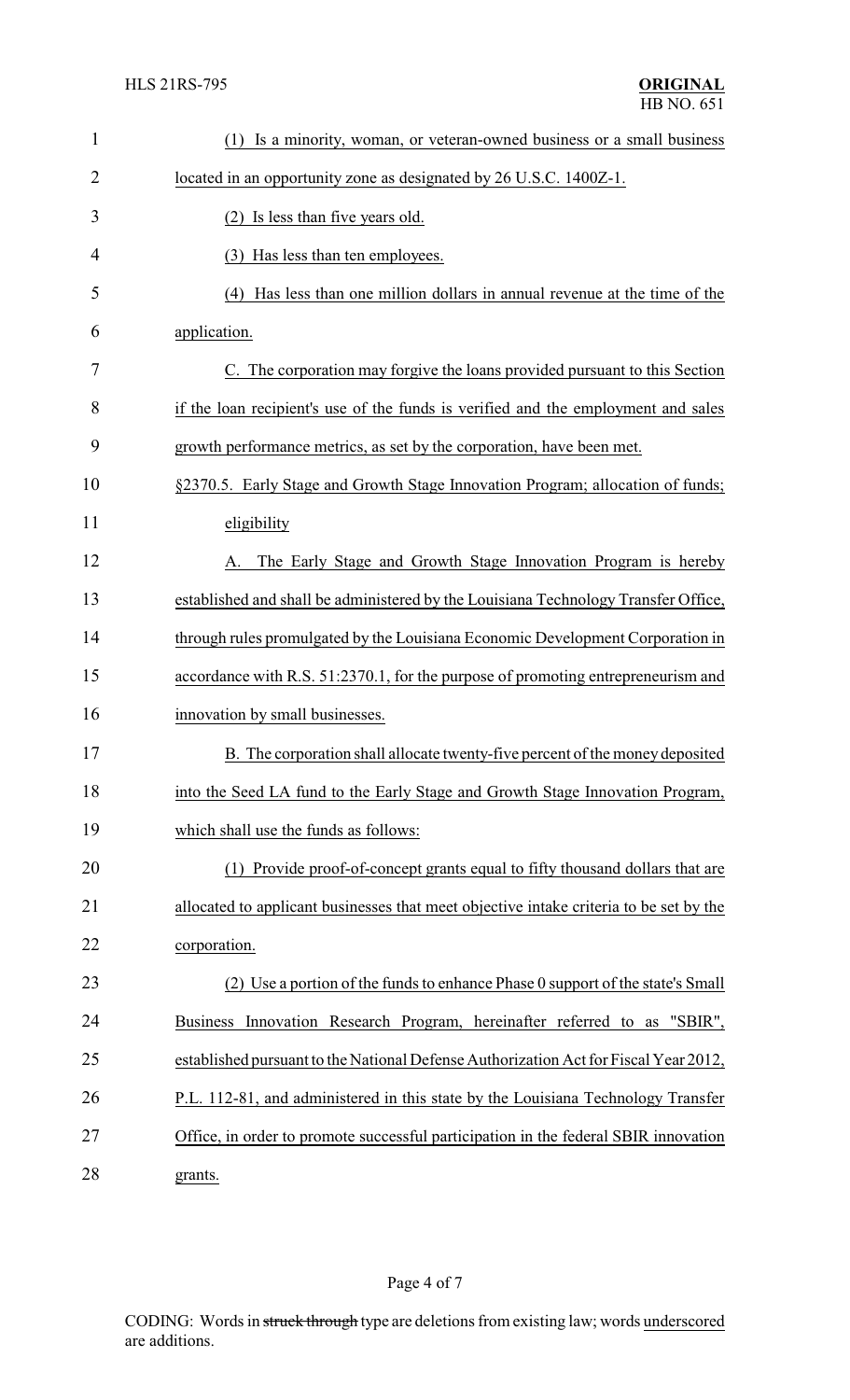| $\mathbf{1}$   | (3) Provide awards of up to two hundred fifty thousand dollars to prior SBIR                  |
|----------------|-----------------------------------------------------------------------------------------------|
| $\overline{2}$ | grant recipients for use toward Phase III SBIR commercialization initiatives as               |
| 3              | provided in the National Defense Authorization Act for Fiscal Year 2012, P.L. 112-            |
| $\overline{4}$ | 81, in order to help successful innovation companies commercialize their proven               |
| 5              | technologies.                                                                                 |
| 6              | Section 2. This Act shall become effective upon signature by the governor or, if not          |
| 7              | signed by the governor, upon expiration of the time for bills to become law without signature |
| 8              | by the governor, as provided by Article III, Section 18 of the Constitution of Louisiana. If  |
| 9              | vetoed by the governor and subsequently approved by the legislature, this Act shall become    |
| 10             | effective on the day following such approval.                                                 |

# DIGEST

The digest printed below was prepared by House Legislative Services. It constitutes no part of the legislative instrument. The keyword, one-liner, abstract, and digest do not constitute part of the law or proof or indicia of legislative intent. [R.S. 1:13(B) and 24:177(E)]

| HB 651 Original | 2021 Regular Session | Willard |
|-----------------|----------------------|---------|
|                 |                      |         |

**Abstract:** Creates the Seed Louisiana Initiative and provides for dedication of certain federal funds for seed capital programs.

Proposed law creates the Seed Louisiana Initiative to provide investment capital to increase funding and growth for small businesses by using funding from the reauthorization of the State Small Business Credit Initiative in the American Rescue Plan Act of 2021.

Proposed law charges the Louisiana Economic Development Corporation with promulgating rules as necessary to implement the provisions of proposed law.

Proposed law creates the Seed Louisiana Fund to retain all funds received by the state from the State Small Business Credit initiative.

Proposed law requires monies in the fund to be used solely for providing investment capital to increase funding and growth opportunities for small businesses.

Proposed law requires that funding be distributed by the Louisiana Economic Development corporation in accordance with proposed law.

Proposed law creates the Venture Capital Match Program for the purpose of emphasizing equity funding for small businesses through increased capital capacity to for-profit and notfor-profit venture capital funds. Further, proposed law requires that the program be administered by the Louisiana Economic Development Corporation.

Proposed law allocates 50% of the money deposited into the Seed LA fund to the Venture Capital Match Program by providing for-profit venture capital funds' investments with \$1 in matching funds for every \$2 provided by the venture capital fund. The program is required to provide not-for-profit venture capital funds' investments with \$2 in matching funds for every \$1 provided by the venture capital fund.

## Page 5 of 7

CODING: Words in struck through type are deletions from existing law; words underscored are additions.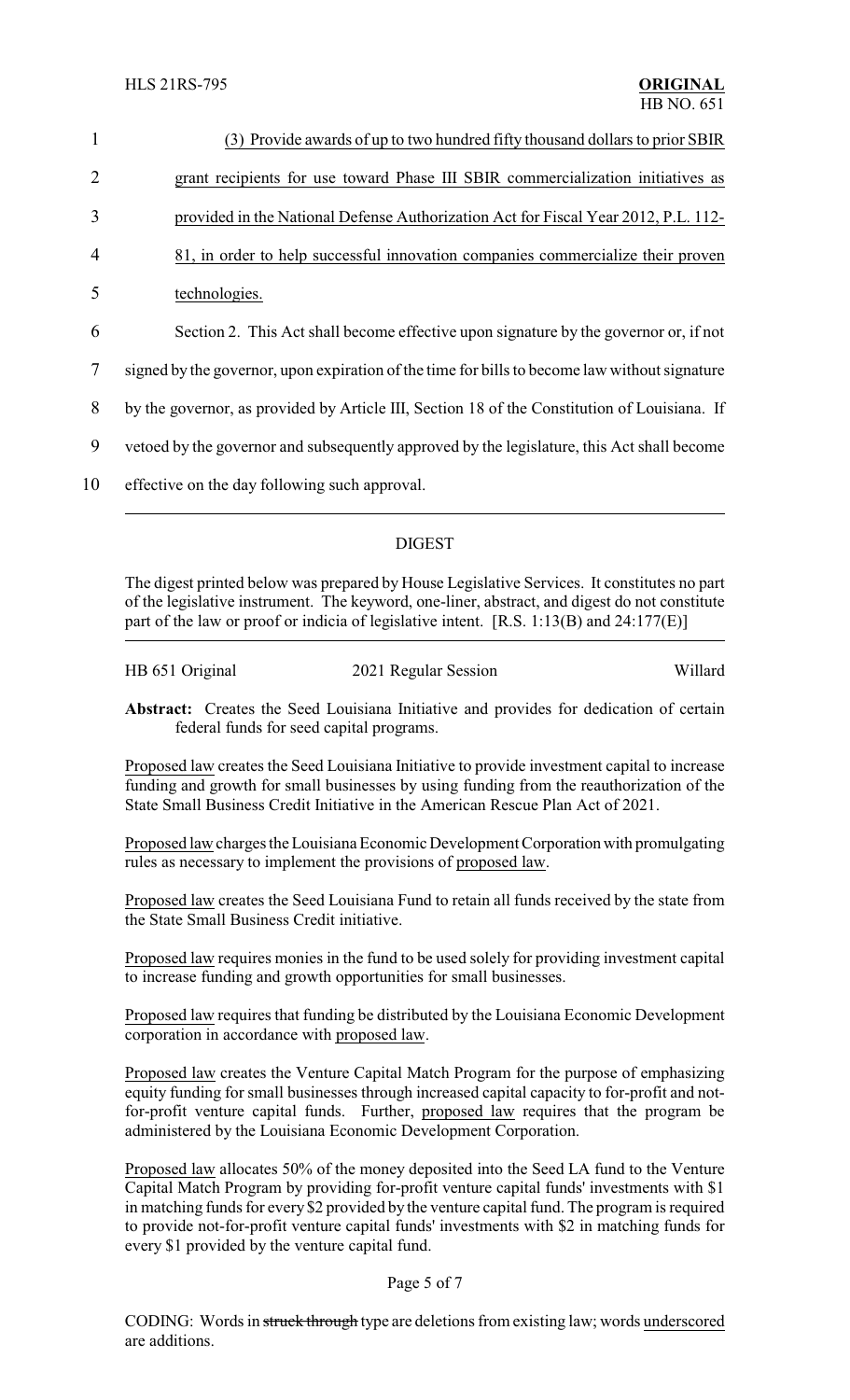Proposed law requires matching investment funds only and fully be invested into LA small businesses within 3 years of the venture capital funds receiving the matching funds from the corporation.

Proposed law prohibits an annual fund management fee charged by the venture capital fund from exceeding 2.5% of the assets under management and prohibits long-term returns from exceeding 20% of the profits. Further, proposed law requires that profits in excess of 20% remain in the participating fund for additional business investments.

Proposed law prohibits the corporation and venture capital funds from investing more than 20% of the program's funds into any one business.

Proposed law requires that venture capital investments under the program meet the qualifications of the Angel Investor Tax Credit Program or an alternate eligibility as determined by the corporation.

Proposed law creates the Minority, Woman, and Veteran-Owned Business Micro Loans Program for the purpose of directing funding to underserved business populations and requires the Louisiana Economic Development Corporation to administer the program.

Proposed law requires the corporation to allocate 25% of the money deposited into the Seed LA fund into the program to provide small businesses with micro loans of \$25,000 or more, not to exceed \$50,000, if the business meets the following requirements:

- (1) Is a minority, woman, or veteran-owned business or a small business located in a federally designated opportunity zone.
- (2) Is less than five years old.
- (3) Has less than ten employees.
- (4) Has less than \$1 million in annual revenue at the time of the application.

Proposed law authorizes the corporation to forgive loans provided pursuant to proposed law if the loan recipient's use of the funds is verified and the employment and sales growth performance metrics set by the corporation are met.

Proposed law creates the Early State and Growth State Innovation Program for the purpose of promoting entrepreneurism and innovation by small businesses.

Proposed law requires the program to be administered by the Louisiana Technology Transfer Office through rules promulgated by the Louisiana Economic Development Corporation.

Proposed law requires the corporation to allocate 25% of the funds deposited into the Seed LA fund to the program.

Proposed law requires the program to use the funds as follows:

- (1) Provide proof-of-concept grants of \$50,000 to applicant businesses that meet objective criteria set by the corporation.
- (2) Use a portion of the funds to enhance Phase 0 support of the state's Small Business Innovation Research Program, administered in this state by the Louisiana Technology Transfer Office.
- (3) Provide awards up to \$50,000 to prior Small Business Innovation Research Program grant recipients to use in Phase III Small Business Innovation Research Program